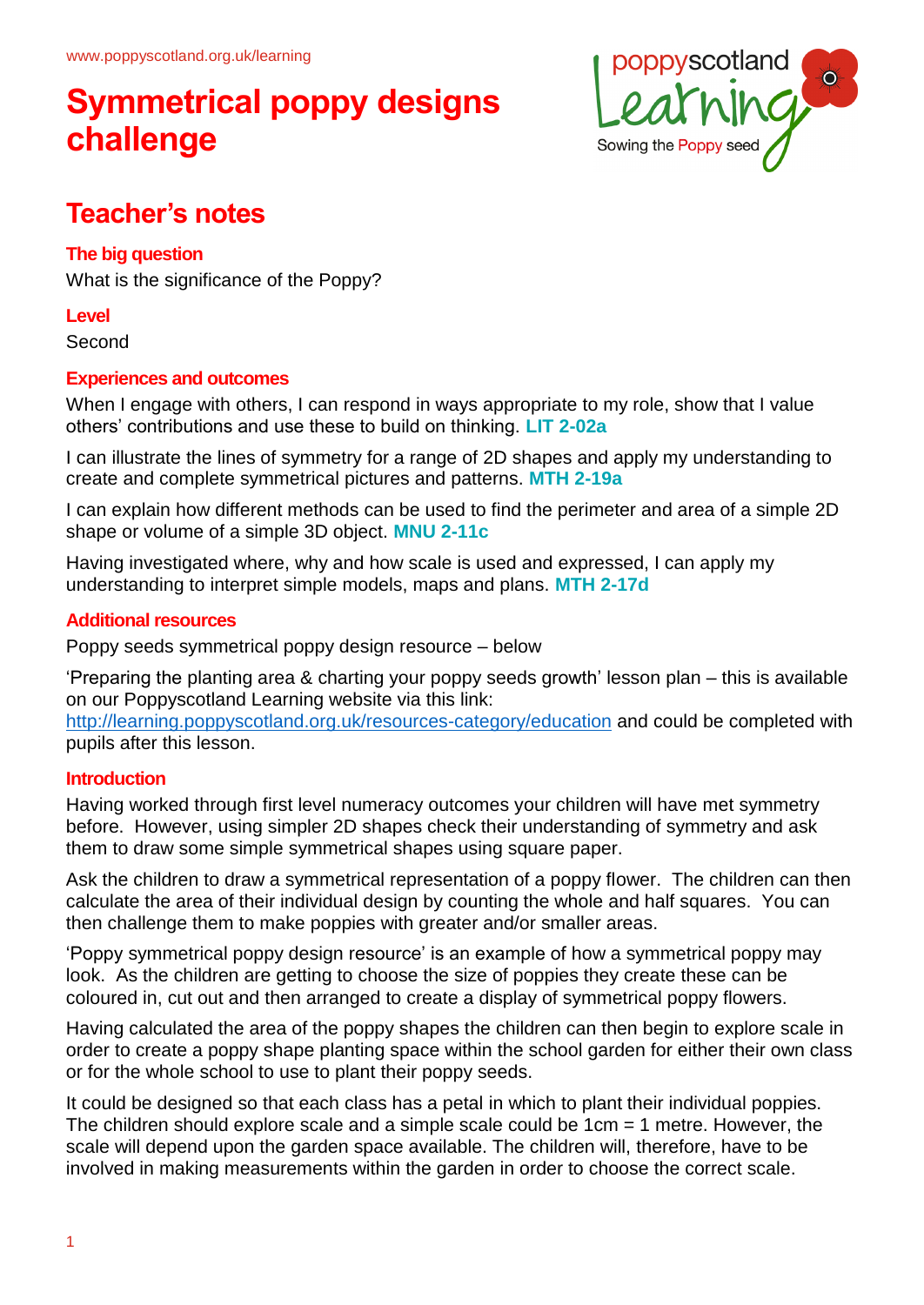

### **Poppy seeds symmetrical poppy design resource**

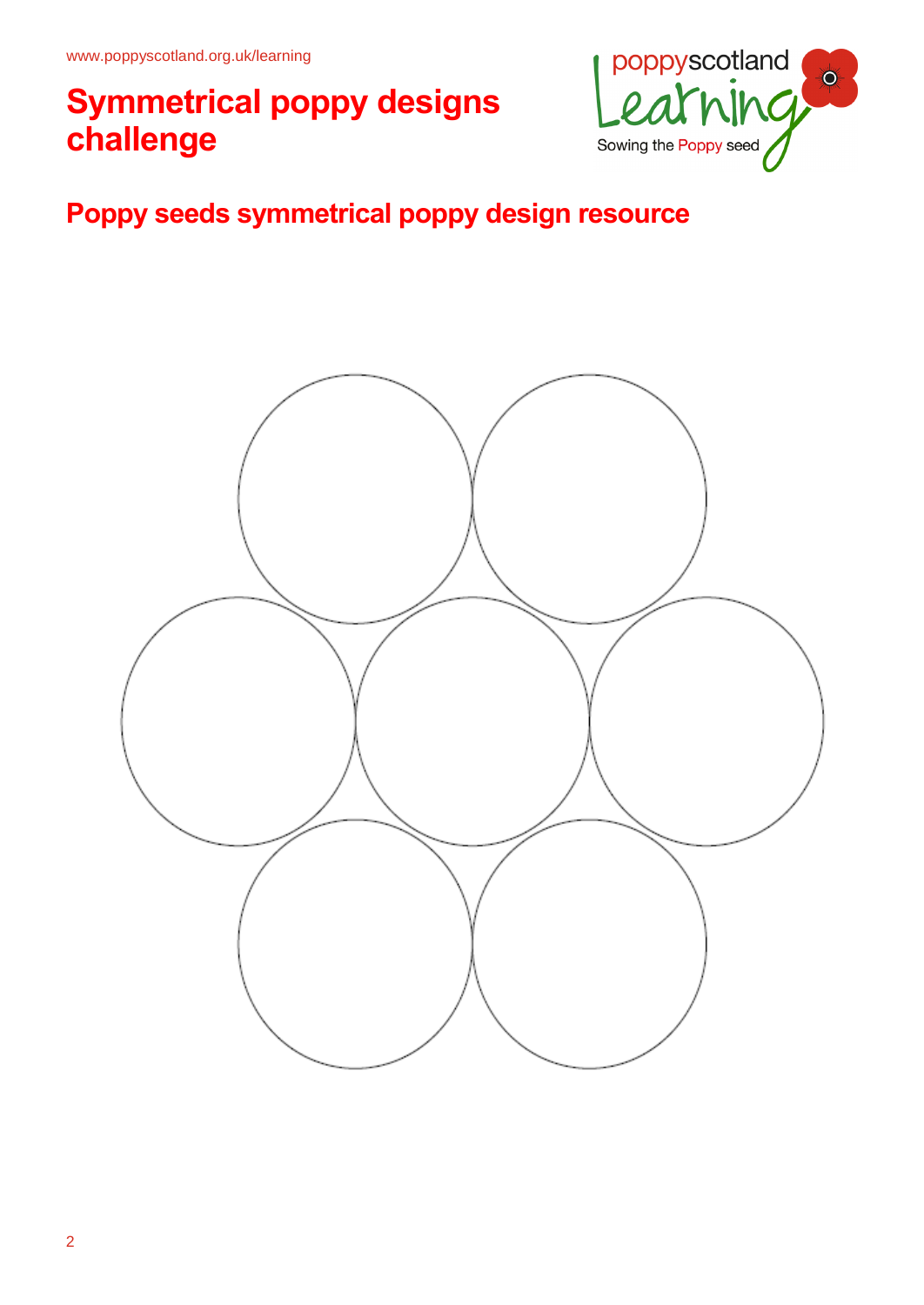

### **Your challenge**

The poppy flower is the symbol associated with Remembrance Day or Armistice Day and represents remembrance and new life growing where destruction has taken place. Your task is to combine your mathematical skills to create three 2D symmetrical representations of this symbol, each with a different area.

### **Learning intention**

• I am learning to draw a symmetrical representation of a poppy flower and calculate the area of that design.

#### **Success criteria**

- Use 1cm square paper.
- Each petal of the poppy must have the same area.
- Your design should include a stem.
- Use a ruler and compass when necessary.

### **Follow up task**

With your class share your design then vote on the best design which meets the success criteria.

The chosen design is then going to be made into a planting section within the school garden to sow poppy seeds.

To do this, work in pairs using a photocopy of the chosen design and set a scale, for example 1 cm square = 50 cm/0.5metres. Once you have decided upon your scale, mark it out in the garden area – your teacher will demonstrate how to do this first. Each pair will do this with a different scale and the most appropriate scale will be chosen.

### **Success criteria**

- Work collaboratively with your partner.
- Decide upon a scale from centimetres to metres.
- Mark out the design to your chosen scale using appropriate measuring tools.